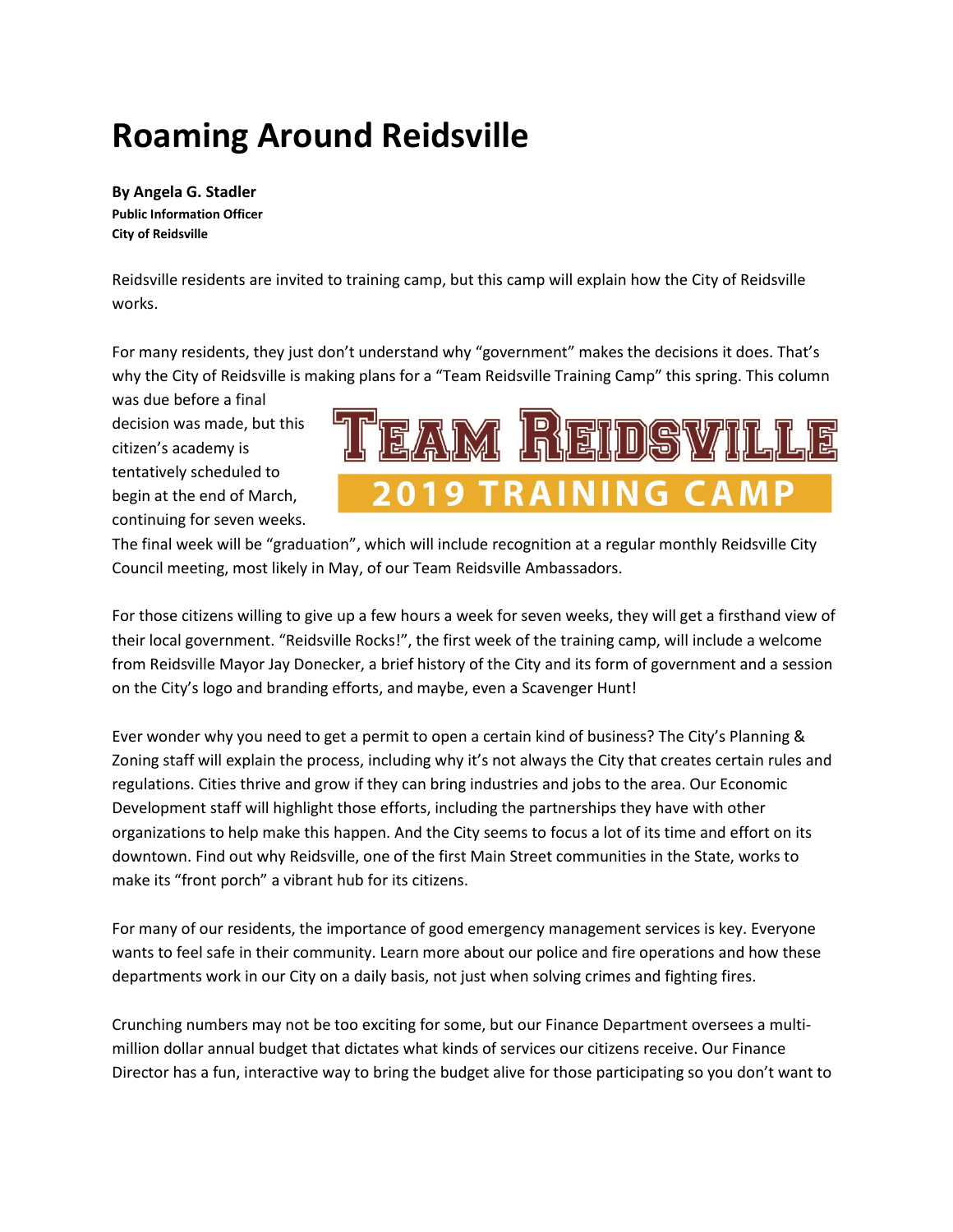miss it! In this session, staff will also touch on the City's Information Technology needs and Human Resources.

Our Public Works employees are on the front lines everyday … they can be seen out fixing potholes, picking up trash cans and keeping the streets plowed during snow storms. But what about the things they do that you don't see on a regular basis? You will learn about them in one night's session.

We often talk about how a City's quality of life can encourage people to live and work here. No where is that more evident than in a City's recreational services. Reidsville has a wonderful network of neighborhood parks, greenways and treasures like Lake Reidsville and Lake Hunt. Learn more about the City's many amenities during this session.

All of these sessions will be designed to be not only informative but also fun. Many of the sessions will include interactive segments.

More details will be coming out soon! As we finalize the plans for "Team Reidsville Training Camp", we will be spreading the word through the City of Reidsville's website, reidsvillenc.gov, social and print media. We plan to keep the first class small, most likely, only 10 students. If you live in the Reidsville corporate limits, think about joining us.

For our elected officials and City staff, we want to be able to increase our residents' awareness of why local government works the way it does. While this camp can definitely appeal to new and existing residents, we especially wanted to offer something for our longtime residents to learn more about the City in which they live. Hopefully, by giving participants a firsthand view of how government operates, we can foster a greater appreciation in our residents of their hometown. Not just in Reidsville, but in many cities across the United States, we always say it is hardest to "sell our city to our own residents." The end result of this training camp, we hope, is to foster civic engagement and create cheerleaders and true Ambassadors for Reidsville. We want everyone to be a part of Team Reidsville!

In other events around Reidsville during March:

## **Casino Night in Downtown Reidsville.**

The Reidsville Downtown Corporation & Reidsville Chamber of Commerce will hold their annual Casino Night fundraiser beginning at 6 p.m. on Saturday, March 9, at the Reidsville Event Center, 223 South Scales Street, Reidsville. Doors open at 6 p.m. with the Casino & Silent Auction from 7-10 p.m. The Live Auction starts at 10 p.m. Tickets are \$25 in advance & \$35 at the door. Tickets can be purchased either at eventbrite.com or at the Chamber Office, 140 S. Scales Street (336-349-8481).

## **Registration Continues for T-Ball and Baseball!**

Spring T-Ball and Baseball League signups are continuing through March 22 for ages 4-14. Available are T-Ball for ages 4-6; Coach Pitch for ages 7-8; Minor League for ages 9-10; Major League for ages 11-12; and Pony League for ages 13-14. Cost for T-Ball is \$10 for In-City residents and \$20 for outside-City